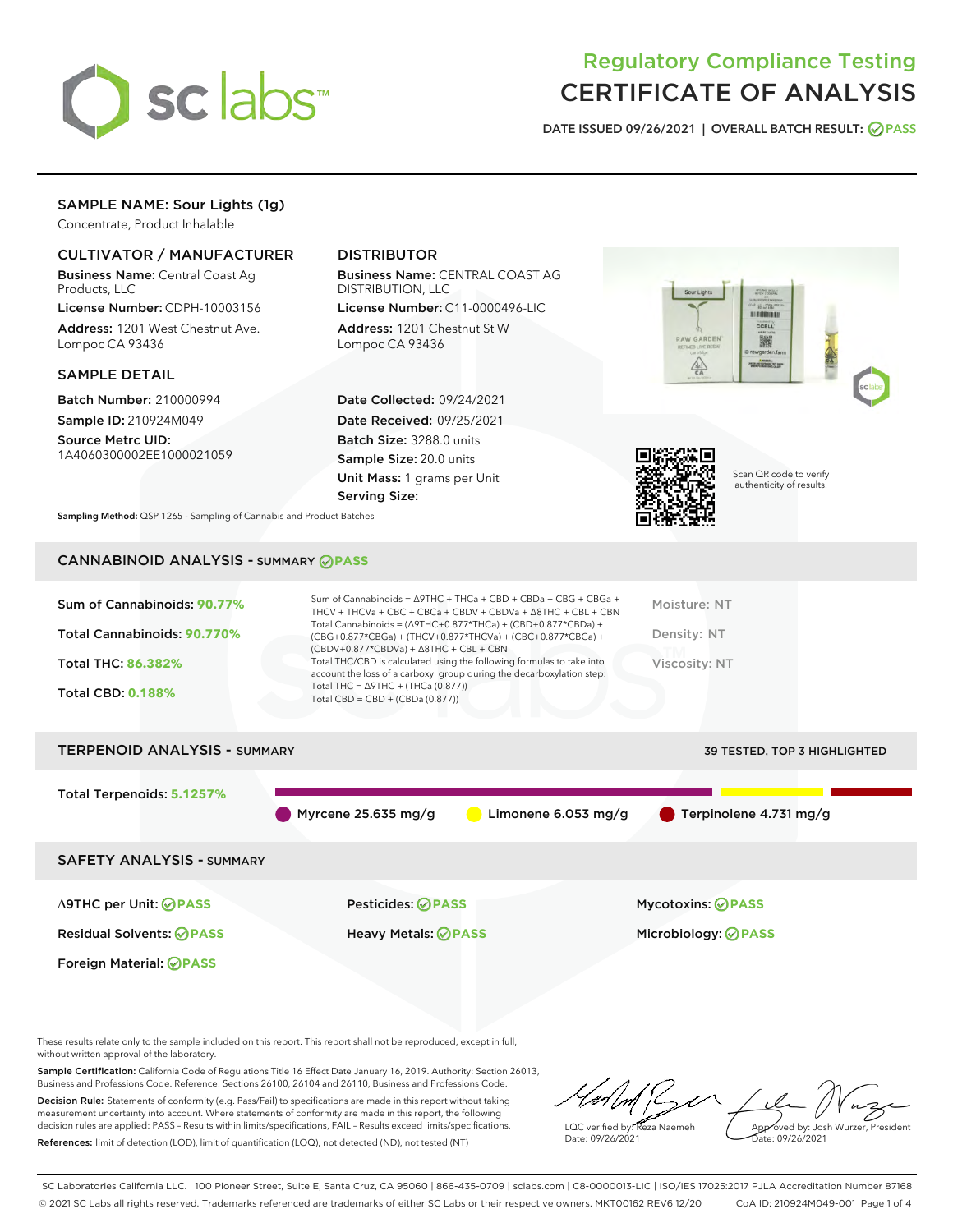



SOUR LIGHTS (1G) | DATE ISSUED 09/26/2021 | OVERALL BATCH RESULT: @ PASS

#### CANNABINOID TEST RESULTS - 09/26/2021 2 PASS

Tested by high-performance liquid chromatography with diode-array detection (HPLC-DAD). **Method:** QSP 1157 - Analysis of Cannabinoids by HPLC-DAD

#### TOTAL CANNABINOIDS: **90.770%**

Total Cannabinoids (Total THC) + (Total CBD) + (Total CBG) + (Total THCV) + (Total CBC) + (Total CBDV) + ∆8THC + CBL + CBN

TOTAL THC: **86.382%** Total THC (∆9THC+0.877\*THCa)

TOTAL CBD: **0.188%**

Total CBD (CBD+0.877\*CBDa)

TOTAL CBG: 3.24% Total CBG (CBG+0.877\*CBGa)

TOTAL THCV: 0.46% Total THCV (THCV+0.877\*THCVa)

TOTAL CBC: ND Total CBC (CBC+0.877\*CBCa)

TOTAL CBDV: ND Total CBDV (CBDV+0.877\*CBDVa)

| <b>COMPOUND</b>            | LOD/LOQ<br>(mg/g) | <b>MEASUREMENT</b><br><b>UNCERTAINTY</b><br>(mg/g) | <b>RESULT</b><br>(mg/g) | <b>RESULT</b><br>(%) |
|----------------------------|-------------------|----------------------------------------------------|-------------------------|----------------------|
| <b>A9THC</b>               | 0.06 / 0.26       | ±29.715                                            | 863.82                  | 86.382               |
| <b>CBG</b>                 | 0.06 / 0.19       | ±1.277                                             | 32.40                   | 3.240                |
| <b>THCV</b>                | 0.1 / 0.2         | ±0.23                                              | 4.6                     | 0.46                 |
| <b>CBN</b>                 | 0.1/0.3           | ±0.22                                              | 3.3                     | 0.33                 |
| <b>CBD</b>                 | 0.07/0.29         | ±0.087                                             | 1.88                    | 0.188                |
| $\triangle$ 8THC           | 0.1/0.4           | ±0.14                                              | 1.7                     | 0.17                 |
| <b>THCa</b>                | 0.05/0.14         | N/A                                                | <b>ND</b>               | <b>ND</b>            |
| <b>THCVa</b>               | 0.07 / 0.20       | N/A                                                | <b>ND</b>               | <b>ND</b>            |
| <b>CBDa</b>                | 0.02/0.19         | N/A                                                | <b>ND</b>               | <b>ND</b>            |
| <b>CBDV</b>                | 0.04 / 0.15       | N/A                                                | <b>ND</b>               | <b>ND</b>            |
| <b>CBDVa</b>               | 0.03 / 0.53       | N/A                                                | <b>ND</b>               | <b>ND</b>            |
| <b>CBGa</b>                | 0.1/0.2           | N/A                                                | <b>ND</b>               | <b>ND</b>            |
| <b>CBL</b>                 | 0.06 / 0.24       | N/A                                                | <b>ND</b>               | <b>ND</b>            |
| <b>CBC</b>                 | 0.2 / 0.5         | N/A                                                | <b>ND</b>               | <b>ND</b>            |
| <b>CBCa</b>                | 0.07 / 0.28       | N/A                                                | <b>ND</b>               | <b>ND</b>            |
| <b>SUM OF CANNABINOIDS</b> |                   |                                                    | 907.70 mg/g             | 90.77%               |

#### **UNIT MASS: 1 grams per Unit**

| ∆9THC per Unit                                                                            | 1120 per-package limit | 863.82 mg/unit<br><b>PASS</b> |  |  |  |
|-------------------------------------------------------------------------------------------|------------------------|-------------------------------|--|--|--|
| <b>Total THC per Unit</b>                                                                 |                        | 863.82 mg/unit                |  |  |  |
| <b>CBD per Unit</b>                                                                       |                        | $1.88$ mg/unit                |  |  |  |
| <b>Total CBD per Unit</b>                                                                 |                        | $1.88$ mg/unit                |  |  |  |
| Sum of Cannabinoids<br>per Unit                                                           |                        | 907.70 mg/unit                |  |  |  |
| <b>Total Cannabinoids</b><br>per Unit                                                     |                        | 907.70 mg/unit                |  |  |  |
| <b>MOISTURE TEST RESULT</b><br><b>DENSITY TEST RESULT</b><br><b>VISCOSITY TEST RESULT</b> |                        |                               |  |  |  |

Not Tested

Not Tested

Not Tested

#### TERPENOID TEST RESULTS - 09/26/2021

Terpene analysis utilizing gas chromatography-flame ionization detection (GC-FID). **Method:** QSP 1192 - Analysis of Terpenoids by GC-FID

| <b>COMPOUND</b>         | LOD/LOQ<br>(mg/g) | <b>MEASUREMENT</b><br><b>UNCERTAINTY</b><br>(mg/g) | <b>RESULT</b><br>(mg/g)                         | <b>RESULT</b><br>(%) |
|-------------------------|-------------------|----------------------------------------------------|-------------------------------------------------|----------------------|
| <b>Myrcene</b>          | 0.008 / 0.025     | ±0.3307                                            | 25.635                                          | 2.5635               |
| Limonene                | 0.005 / 0.016     | ±0.0866                                            | 6.053                                           | 0.6053               |
| Terpinolene             | 0.008 / 0.026     | ±0.0970                                            | 4.731                                           | 0.4731               |
| Ocimene                 | 0.011 / 0.038     | ±0.1329                                            | 4.140                                           | 0.4140               |
| $\beta$ Caryophyllene   | 0.004 / 0.012     | ±0.0897                                            | 2.519                                           | 0.2519               |
| $\beta$ Pinene          | 0.004 / 0.014     | ±0.0206                                            | 1.788                                           | 0.1788               |
| $\alpha$ Pinene         | 0.005 / 0.017     | ±0.0127                                            | 1.475                                           | 0.1475               |
| Linalool                | 0.009 / 0.032     | ±0.0353                                            | 0.929                                           | 0.0929               |
| $\alpha$ Humulene       | 0.009 / 0.029     | ±0.0236                                            | 0.734                                           | 0.0734               |
| Terpineol               | 0.016 / 0.055     | ±0.0413                                            | 0.672                                           | 0.0672               |
| Fenchol                 | 0.010 / 0.034     | ±0.0175                                            | 0.452                                           | 0.0452               |
| Valencene               | 0.009 / 0.030     | ±0.0226                                            | 0.328                                           | 0.0328               |
| trans-ß-Farnesene       | 0.008 / 0.025     | ±0.0107                                            | 0.301                                           | 0.0301               |
| $\alpha$ Phellandrene   | 0.006 / 0.020     | ±0.0028                                            | 0.205                                           | 0.0205               |
| 3 Carene                | 0.005 / 0.018     | ±0.0026                                            | 0.182                                           | 0.0182               |
| Camphene                | 0.005 / 0.015     | ±0.0018                                            | 0.160                                           | 0.0160               |
| $\alpha$ Terpinene      | 0.005 / 0.017     | ±0.0022                                            | 0.151                                           | 0.0151               |
| Guaiol                  | 0.009 / 0.030     | ±0.0065                                            | 0.138                                           | 0.0138               |
| $\alpha$ Bisabolol      | 0.008 / 0.026     | ±0.0070                                            | 0.131                                           | 0.0131               |
| $\gamma$ Terpinene      | 0.006 / 0.018     | ±0.0020                                            | 0.115                                           | 0.0115               |
| <b>Borneol</b>          | 0.005 / 0.016     | ±0.0045                                            | 0.106                                           | 0.0106               |
| <b>Nerolidol</b>        | 0.009 / 0.028     | ±0.0046                                            | 0.073                                           | 0.0073               |
| Fenchone                | 0.009 / 0.028     | ±0.0017                                            | 0.059                                           | 0.0059               |
| p-Cymene                | 0.005 / 0.016     | ±0.0015                                            | 0.054                                           | 0.0054               |
| Caryophyllene<br>Oxide  | 0.010 / 0.033     | ±0.0021                                            | 0.045                                           | 0.0045               |
| Geraniol                | 0.002 / 0.007     | ±0.0015                                            | 0.033                                           | 0.0033               |
| Sabinene                | 0.004 / 0.014     | ±0.0003                                            | 0.024                                           | 0.0024               |
| Citronellol             | 0.003 / 0.010     | ±0.0012                                            | 0.024                                           | 0.0024               |
| Sabinene Hydrate        | 0.006 / 0.022     | N/A                                                | <loq< th=""><th><loq< th=""></loq<></th></loq<> | <loq< th=""></loq<>  |
| Nerol                   | 0.003 / 0.011     | N/A                                                | <loq< th=""><th><loq< th=""></loq<></th></loq<> | <loq< th=""></loq<>  |
| Eucalyptol              | 0.006 / 0.018     | N/A                                                | ND                                              | ND                   |
| (-)-Isopulegol          | 0.005 / 0.016     | N/A                                                | ND                                              | <b>ND</b>            |
| Camphor                 | 0.006 / 0.019     | N/A                                                | <b>ND</b>                                       | <b>ND</b>            |
| Isoborneol              | 0.004 / 0.012     | N/A                                                | ND                                              | <b>ND</b>            |
| Menthol                 | 0.008 / 0.025     | N/A                                                | ND                                              | ND                   |
| $R-(+)$ -Pulegone       | 0.003 / 0.011     | N/A                                                | <b>ND</b>                                       | ND                   |
| <b>Geranyl Acetate</b>  | 0.004 / 0.014     | N/A                                                | ND                                              | ND                   |
| $\alpha$ Cedrene        | 0.005 / 0.016     | N/A                                                | ND                                              | ND                   |
| Cedrol                  | 0.008 / 0.027     | N/A                                                | <b>ND</b>                                       | ND                   |
| <b>TOTAL TERPENOIDS</b> |                   |                                                    | 51.257 mg/g                                     | 5.1257%              |

SC Laboratories California LLC. | 100 Pioneer Street, Suite E, Santa Cruz, CA 95060 | 866-435-0709 | sclabs.com | C8-0000013-LIC | ISO/IES 17025:2017 PJLA Accreditation Number 87168 © 2021 SC Labs all rights reserved. Trademarks referenced are trademarks of either SC Labs or their respective owners. MKT00162 REV6 12/20 CoA ID: 210924M049-001 Page 2 of 4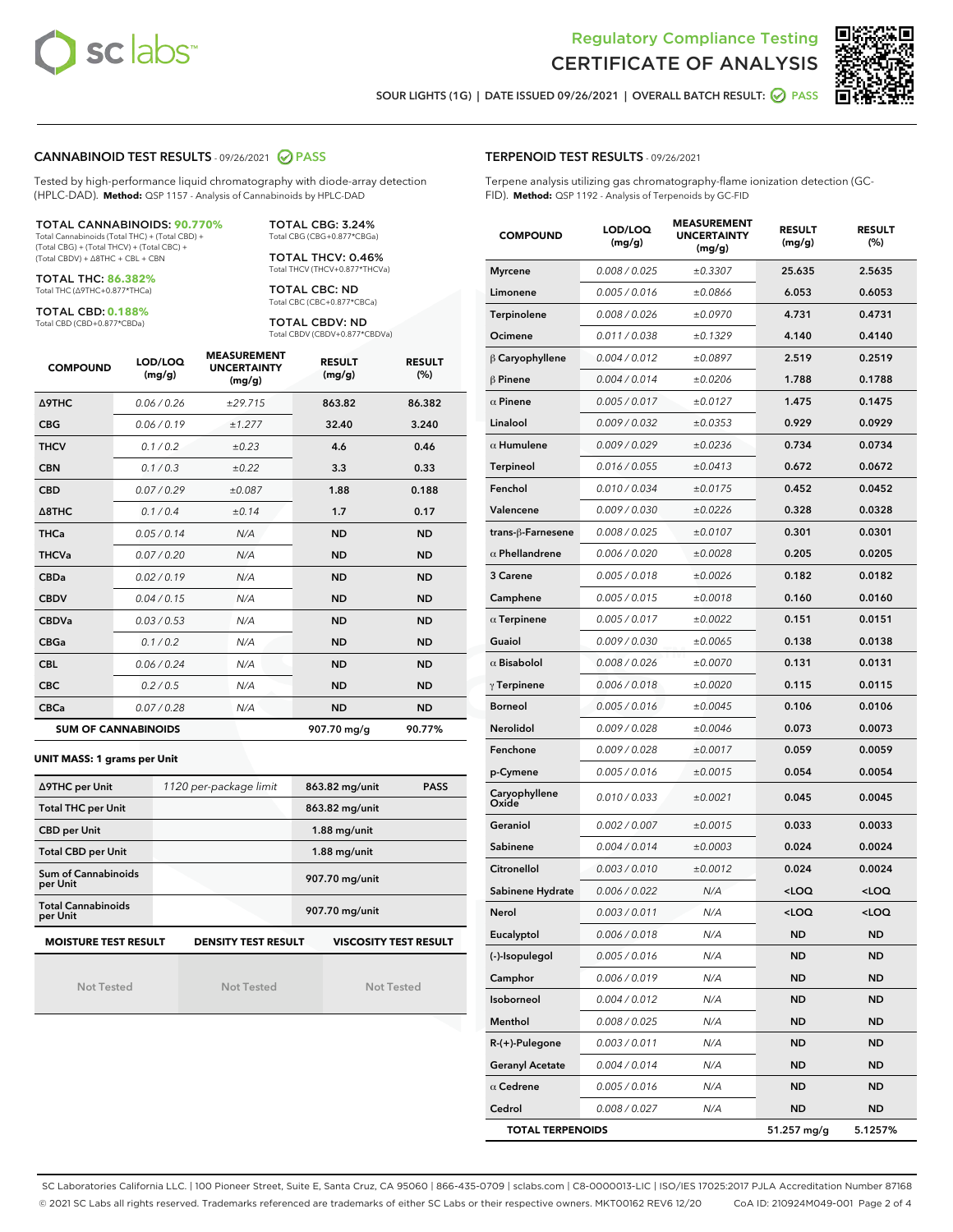



SOUR LIGHTS (1G) | DATE ISSUED 09/26/2021 | OVERALL BATCH RESULT: ● PASS

# CATEGORY 1 PESTICIDE TEST RESULTS - 09/26/2021 2 PASS

Pesticide and plant growth regulator analysis utilizing high-performance liquid chromatography-mass spectrometry (HPLC-MS) or gas chromatography-mass spectrometry (GC-MS). \*GC-MS utilized where indicated. **Method:** QSP 1212 - Analysis of Pesticides and Mycotoxins by LC-MS or QSP 1213 - Analysis of Pesticides by GC-MS

| <b>COMPOUND</b>             | LOD/LOQ<br>$(\mu g/g)$ | <b>ACTION</b><br><b>LIMIT</b><br>$(\mu g/g)$ | <b>MEASUREMENT</b><br><b>UNCERTAINTY</b><br>$(\mu g/g)$ | <b>RESULT</b><br>$(\mu g/g)$ | <b>RESULT</b> |
|-----------------------------|------------------------|----------------------------------------------|---------------------------------------------------------|------------------------------|---------------|
| Aldicarb                    | 0.03/0.08              | $>$ LOD                                      | N/A                                                     | <b>ND</b>                    | <b>PASS</b>   |
| Carbofuran                  | 0.02 / 0.05            | $\ge$ LOD                                    | N/A                                                     | <b>ND</b>                    | <b>PASS</b>   |
| Chlordane*                  | 0.03/0.08              | $>$ LOD                                      | N/A                                                     | <b>ND</b>                    | <b>PASS</b>   |
| Chlorfenapyr*               | 0.03 / 0.10            | $\ge$ LOD                                    | N/A                                                     | <b>ND</b>                    | <b>PASS</b>   |
| Chlorpyrifos                | 0.02 / 0.06            | $\ge$ LOD                                    | N/A                                                     | <b>ND</b>                    | <b>PASS</b>   |
| Coumaphos                   | 0.02 / 0.07            | $\ge$ LOD                                    | N/A                                                     | <b>ND</b>                    | <b>PASS</b>   |
| Daminozide                  | 0.02 / 0.07            | $\ge$ LOD                                    | N/A                                                     | <b>ND</b>                    | <b>PASS</b>   |
| <b>DDVP</b><br>(Dichlorvos) | 0.03/0.09              | $\ge$ LOD                                    | N/A                                                     | <b>ND</b>                    | <b>PASS</b>   |
| <b>Dimethoate</b>           | 0.03 / 0.08            | $\ge$ LOD                                    | N/A                                                     | <b>ND</b>                    | <b>PASS</b>   |
| Ethoprop(hos)               | 0.03/0.10              | $\ge$ LOD                                    | N/A                                                     | <b>ND</b>                    | <b>PASS</b>   |
| Etofenprox                  | 0.02 / 0.06            | $\ge$ LOD                                    | N/A                                                     | <b>ND</b>                    | <b>PASS</b>   |
| Fenoxycarb                  | 0.03 / 0.08            | $\ge$ LOD                                    | N/A                                                     | <b>ND</b>                    | <b>PASS</b>   |
| Fipronil                    | 0.03/0.08              | $>$ LOD                                      | N/A                                                     | <b>ND</b>                    | <b>PASS</b>   |
| Imazalil                    | 0.02 / 0.06            | $\ge$ LOD                                    | N/A                                                     | <b>ND</b>                    | <b>PASS</b>   |
| Methiocarb                  | 0.02 / 0.07            | $\ge$ LOD                                    | N/A                                                     | <b>ND</b>                    | <b>PASS</b>   |
| Methyl<br>parathion         | 0.03/0.10              | $\ge$ LOD                                    | N/A                                                     | <b>ND</b>                    | <b>PASS</b>   |
| <b>Mevinphos</b>            | 0.03/0.09              | $\ge$ LOD                                    | N/A                                                     | <b>ND</b>                    | <b>PASS</b>   |
| Paclobutrazol               | 0.02 / 0.05            | $>$ LOD                                      | N/A                                                     | <b>ND</b>                    | <b>PASS</b>   |
| Propoxur                    | 0.03/0.09              | $\ge$ LOD                                    | N/A                                                     | <b>ND</b>                    | <b>PASS</b>   |
| Spiroxamine                 | 0.03 / 0.08            | $\ge$ LOD                                    | N/A                                                     | <b>ND</b>                    | <b>PASS</b>   |
| Thiacloprid                 | 0.03/0.10              | $\ge$ LOD                                    | N/A                                                     | <b>ND</b>                    | <b>PASS</b>   |
|                             |                        |                                              |                                                         |                              |               |

#### CATEGORY 2 PESTICIDE TEST RESULTS - 09/26/2021 @ PASS

| <b>COMPOUND</b>          | LOD/LOO<br>$(\mu g/g)$ | <b>ACTION</b><br>LIMIT<br>$(\mu g/g)$ | <b>MEASUREMENT</b><br><b>UNCERTAINTY</b><br>$(\mu g/g)$ | <b>RESULT</b><br>$(\mu g/g)$ | <b>RESULT</b> |  |
|--------------------------|------------------------|---------------------------------------|---------------------------------------------------------|------------------------------|---------------|--|
| Abamectin                | 0.03/0.10              | 0.1                                   | N/A                                                     | <b>ND</b>                    | <b>PASS</b>   |  |
| Acephate                 | 0.02/0.07              | 0.1                                   | N/A                                                     | <b>ND</b>                    | <b>PASS</b>   |  |
| Acequinocyl              | 0.02/0.07              | 0.1                                   | N/A                                                     | <b>ND</b>                    | <b>PASS</b>   |  |
| Acetamiprid              | 0.02 / 0.05            | 0.1                                   | N/A                                                     | <b>ND</b>                    | <b>PASS</b>   |  |
| Azoxystrobin             | 0.02/0.07              | 0.1                                   | N/A                                                     | <b>ND</b>                    | <b>PASS</b>   |  |
| <b>Bifenazate</b>        | 0.01 / 0.04            | 0.1                                   | N/A                                                     | <b>ND</b>                    | <b>PASS</b>   |  |
| <b>Bifenthrin</b>        | 0.02 / 0.05            | 3                                     | N/A                                                     | <b>ND</b>                    | <b>PASS</b>   |  |
| <b>Boscalid</b>          | 0.03/0.09              | 0.1                                   | N/A                                                     | <b>ND</b>                    | <b>PASS</b>   |  |
| Captan                   | 0.19/0.57              | 0.7                                   | N/A                                                     | <b>ND</b>                    | <b>PASS</b>   |  |
| Carbaryl                 | 0.02/0.06              | 0.5                                   | N/A                                                     | <b>ND</b>                    | <b>PASS</b>   |  |
| Chlorantranilip-<br>role | 0.04/0.12              | 10                                    | N/A                                                     | <b>ND</b>                    | <b>PASS</b>   |  |
| Clofentezine             | 0.03/0.09              | 0.1                                   | N/A                                                     | <b>ND</b>                    | <b>PASS</b>   |  |

|  | <b>CATEGORY 2 PESTICIDE TEST RESULTS</b> - 09/26/2021 continued |  |  |  |
|--|-----------------------------------------------------------------|--|--|--|
|--|-----------------------------------------------------------------|--|--|--|

| <b>COMPOUND</b>               | LOD/LOQ<br>$(\mu g/g)$ | <b>ACTION</b><br>LIMIT<br>$(\mu g/g)$ | <b>MEASUREMENT</b><br><b>UNCERTAINTY</b><br>$(\mu g/g)$ | <b>RESULT</b><br>(µg/g) | <b>RESULT</b> |
|-------------------------------|------------------------|---------------------------------------|---------------------------------------------------------|-------------------------|---------------|
| Cyfluthrin                    | 0.12 / 0.38            | $\overline{\mathcal{L}}$              | N/A                                                     | ND                      | <b>PASS</b>   |
| Cypermethrin                  | 0.11 / 0.32            | 1                                     | N/A                                                     | ND                      | <b>PASS</b>   |
| Diazinon                      | 0.02 / 0.05            | 0.1                                   | N/A                                                     | ND                      | <b>PASS</b>   |
| Dimethomorph                  | 0.03 / 0.09            | $\overline{c}$                        | N/A                                                     | <b>ND</b>               | <b>PASS</b>   |
| Etoxazole                     | 0.02 / 0.06            | 0.1                                   | N/A                                                     | ND                      | <b>PASS</b>   |
| Fenhexamid                    | 0.03 / 0.09            | 0.1                                   | N/A                                                     | ND                      | <b>PASS</b>   |
| Fenpyroximate                 | 0.02 / 0.06            | 0.1                                   | N/A                                                     | <b>ND</b>               | <b>PASS</b>   |
| Flonicamid                    | 0.03 / 0.10            | 0.1                                   | N/A                                                     | <b>ND</b>               | <b>PASS</b>   |
| Fludioxonil                   | 0.03 / 0.10            | 0.1                                   | N/A                                                     | <b>ND</b>               | <b>PASS</b>   |
| Hexythiazox                   | 0.02 / 0.07            | 0.1                                   | N/A                                                     | <b>ND</b>               | <b>PASS</b>   |
| Imidacloprid                  | 0.04 / 0.11            | 5                                     | N/A                                                     | <b>ND</b>               | <b>PASS</b>   |
| Kresoxim-methyl               | 0.02 / 0.07            | 0.1                                   | N/A                                                     | ND                      | <b>PASS</b>   |
| <b>Malathion</b>              | 0.03 / 0.09            | 0.5                                   | N/A                                                     | <b>ND</b>               | <b>PASS</b>   |
| Metalaxyl                     | 0.02 / 0.07            | $\overline{2}$                        | N/A                                                     | <b>ND</b>               | <b>PASS</b>   |
| Methomyl                      | 0.03 / 0.10            | $\mathbf{1}$                          | N/A                                                     | <b>ND</b>               | <b>PASS</b>   |
| Myclobutanil                  | 0.03 / 0.09            | 0.1                                   | N/A                                                     | <b>ND</b>               | <b>PASS</b>   |
| Naled                         | 0.02 / 0.07            | 0.1                                   | N/A                                                     | ND                      | <b>PASS</b>   |
| Oxamyl                        | 0.04 / 0.11            | 0.5                                   | N/A                                                     | ND                      | <b>PASS</b>   |
| Pentachloronitro-<br>benzene* | 0.03 / 0.09            | 0.1                                   | N/A                                                     | ND                      | <b>PASS</b>   |
| Permethrin                    | 0.04/0.12              | 0.5                                   | N/A                                                     | ND                      | <b>PASS</b>   |
| Phosmet                       | 0.03 / 0.10            | 0.1                                   | N/A                                                     | <b>ND</b>               | <b>PASS</b>   |
| Piperonylbu-<br>toxide        | 0.02 / 0.07            | 3                                     | N/A                                                     | <b>ND</b>               | <b>PASS</b>   |
| Prallethrin                   | 0.03 / 0.08            | 0.1                                   | N/A                                                     | ND                      | <b>PASS</b>   |
| Propiconazole                 | 0.02 / 0.07            | 0.1                                   | N/A                                                     | <b>ND</b>               | <b>PASS</b>   |
| Pyrethrins                    | 0.04 / 0.12            | 0.5                                   | N/A                                                     | <b>ND</b>               | <b>PASS</b>   |
| Pyridaben                     | 0.02 / 0.07            | 0.1                                   | N/A                                                     | ND                      | <b>PASS</b>   |
| Spinetoram                    | 0.02 / 0.07            | 0.1                                   | N/A                                                     | ND                      | <b>PASS</b>   |
| Spinosad                      | 0.02 / 0.07            | 0.1                                   | N/A                                                     | ND                      | <b>PASS</b>   |
| Spiromesifen                  | 0.02 / 0.05            | 0.1                                   | N/A                                                     | ND                      | <b>PASS</b>   |
| Spirotetramat                 | 0.02 / 0.06            | 0.1                                   | N/A                                                     | <b>ND</b>               | <b>PASS</b>   |
| Tebuconazole                  | 0.02 / 0.07            | 0.1                                   | N/A                                                     | ND                      | <b>PASS</b>   |
| Thiamethoxam                  | 0.03 / 0.10            | 5                                     | N/A                                                     | ND                      | <b>PASS</b>   |
| Trifloxystrobin               | 0.03 / 0.08            | 0.1                                   | N/A                                                     | <b>ND</b>               | <b>PASS</b>   |

SC Laboratories California LLC. | 100 Pioneer Street, Suite E, Santa Cruz, CA 95060 | 866-435-0709 | sclabs.com | C8-0000013-LIC | ISO/IES 17025:2017 PJLA Accreditation Number 87168 © 2021 SC Labs all rights reserved. Trademarks referenced are trademarks of either SC Labs or their respective owners. MKT00162 REV6 12/20 CoA ID: 210924M049-001 Page 3 of 4